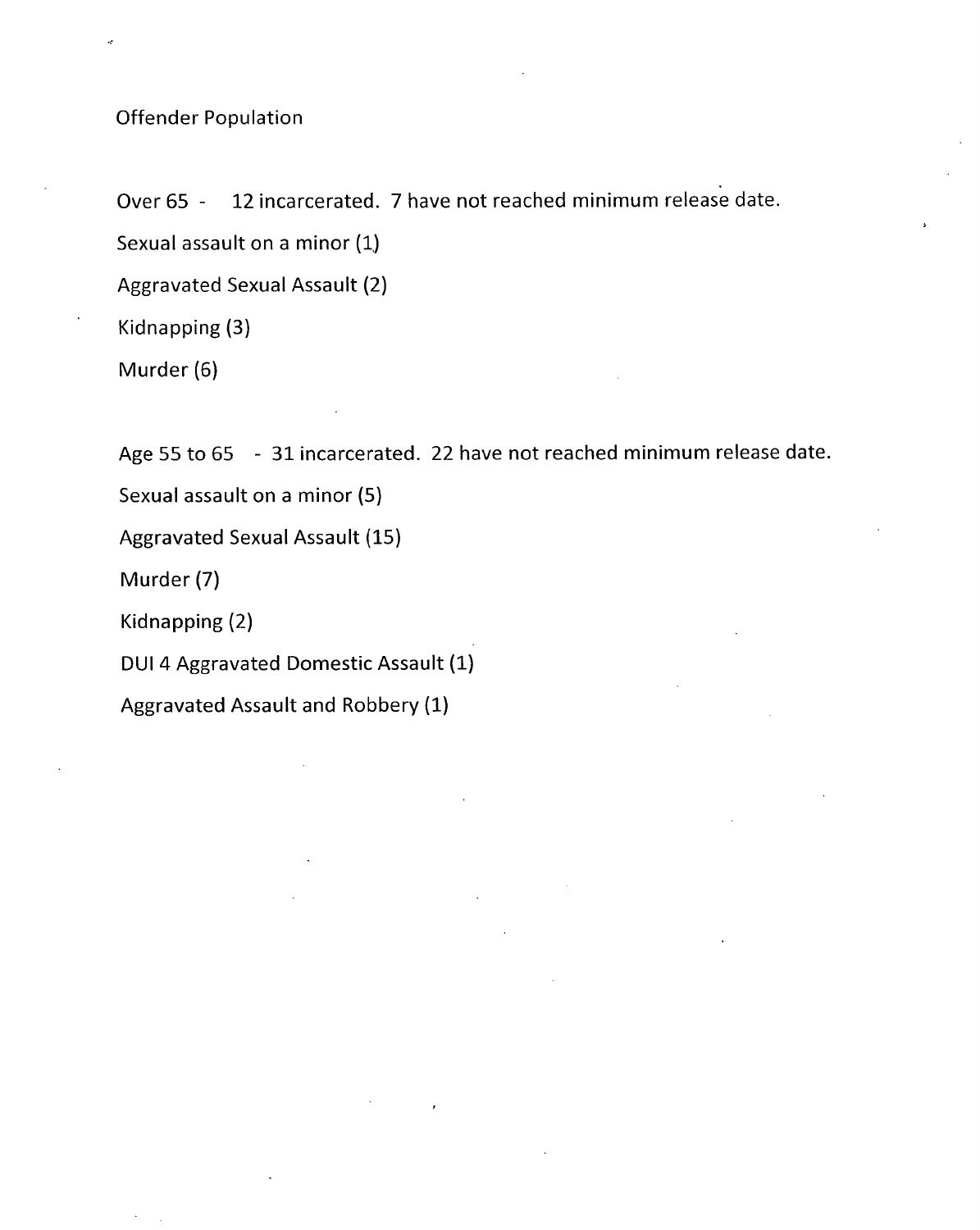| Min Release<br>Date | Min.<br>Hearing<br>Had   | Date of<br>Conviction | Age at<br>Conviction | Time<br>served | Maximum<br>Release Date | Convicted Crimes                                                                                                                           | Age when<br>Offense<br>Committed | Offense Date               | Current<br>Age  |
|---------------------|--------------------------|-----------------------|----------------------|----------------|-------------------------|--------------------------------------------------------------------------------------------------------------------------------------------|----------------------------------|----------------------------|-----------------|
| 6/22/2010           | Yes                      | 7/7/1997              | 49                   | 20 years       | 4/26/2023               | Sexual Assault on Minor (2 counts)                                                                                                         | 49                               | 07 & 08/1996               | 69              |
| 8/14/2018           | No                       | 12/22/1992            | 46                   | 25 years       | Life                    | Murder; Violation Conditions of Release; Simple Assault                                                                                    | 46                               | 9/15/1992                  | 70              |
| 5/15/2014           | Yes.                     | 11/27/1995            | 54                   | 27 years       | Life                    | First Degree Murder (PREMED)                                                                                                               | 49                               | 6/3/1990                   | 75              |
| 9/7/2015            | Yes                      | 8/24/2004             | 58                   | 14 years       | 10/20/2019              | <b>Aggravated Sexual Assault</b>                                                                                                           | 56                               | 9/8/2003                   | 69              |
| 8/5/2016            | ल्ल≹ट<br>∆γesឺ,          | 1/13/1992             | 34                   | 27 years       | 7/25/2024               | Simle Assault; Sexual Assault - No Consent; Aggravated<br>Sexual Assault                                                                   | 31                               | 8/21/1989                  | 58              |
| 11/21/2021          | No                       | 4/1/2003              | 57                   | 18 years       | Life                    | <b>Attempted Kidnapping</b>                                                                                                                | 53                               | 4/13/1999                  | 70              |
| 7/23/2017           | No                       | 5/16/2004             | 44                   | 15 years       | 7/2/2028                | Aggravated Sexual Assault; Custodial Interference-<br>Felony                                                                               | 42                               | 5/26/2002                  | 56              |
| 1/27/2017           | Yes                      | 6/28/2005             | 65                   | 12 years       | 4/3/2021                | Aggravated Sexual Assault - 2 counts                                                                                                       | 64                               | 12/1/2003                  | $\overline{77}$ |
| 8/6/2016            | No.                      | 2/12/2004             | 51                   | 14 years       | 3/10/2020               | Sexual Assault - Parental Role - 3 counts; Lewd &<br>Lascivious w/child - 5 counts; Sexual Assault on Child;<br>Lewd & Lascivious Behavior | 48                               | Between 12/00<br>and 02/03 | 61              |
| 1/29/2058           | No.                      | 10/25/1993            | 46                   | 25 years       | Life                    | Murder                                                                                                                                     | 45                               | 8/13/1992                  | 69              |
| 12/24/2010          | Yes                      | 3/14/2006             | 48                   | 13 years       | 6/21/2024               | Sexual Assault - No Consent; Kidnapping or Forc.<br>Confinement; Aggravated Domestic Assault 1                                             | 41                               | 4/8/1999                   | 58              |
| 3/20/2045           | No                       | 3/31/2005             | 42                   | 15 years       | 6/29/2069               | Sexual Assault - No Consent; Sexual Assault on Minor                                                                                       | 40                               | 1/25/2002                  | 55              |
| 7/15/2031           | No.                      | 2/19/1998             | 40                   | 22 years       | Life                    | Aggravated Sexual Assault; Burglary                                                                                                        | 38                               | 1/16/1995                  | 60              |
| 11/12/2019          | No                       | 5/27/2003             | 44                   | 15 years       | 11/12/2019              | <b>Attempted Murder</b>                                                                                                                    | 43                               | 9/29/2002                  | 57              |
| 9/25/2003           | Yes <sup>+</sup>         | 2/5/1999              | 40                   | 18 years       | 7/27/2022               | Sexual Assault on Minor                                                                                                                    | 37                               | 10/1/1996                  | 57              |
| 2/18/2205           | No                       | 4/8/2005              | 53                   | 12 years       | <b>LIFE</b>             | Murder                                                                                                                                     | 51                               | 3/12/2003                  | 64              |
| 5/9/2017            | No                       | 1/26/1990             | 31                   | 27 years       | 1/18/2043               | Burglary Occupied, Sexual Assault No Consent (3 counts)                                                                                    | 28                               | 4/21/1987                  | 57              |
| 5/31/2028           | No                       | 12/17/2004            | 56                   | 13 years       | <b>LIFE</b>             | Murder 2nd Degree (2 counts)                                                                                                               | 55                               | 6/1/2003                   | 68              |
| 7/8/2020            | No                       | 10/23/1998            | 39                   | 19 years       | 9/13/2068               | Aggravated Sexual Assault, Sexual Assault No Consent (2)<br>counts), Domestic Assault                                                      | 38                               | 5/22/1997                  | 57              |
| 4/6/2015            | 电静态晶体<br><b>RESIDENT</b> | 2/16/2000             | 44                   | 17 years       | <b>LIFE</b>             | Aggravated Sexual Assault, Kidnapping or Forc,<br>Confinement, Burglary Occupied, Simple Assault                                           | 42                               | 11/16/1998                 | 60              |
| 11/26/2196          | No                       | 1/15/1997             | 55                   | 20 years       | <b>LIFE</b>             | First Degree Murder (PREMED)                                                                                                               | 50                               | 10/19/1992                 | 74              |
| 3/8/2010            | Yes                      | 1/26/1995             | 48                   | 22 years       | <b>LIFE</b>             | Kidnapping or Forc. Confinement, Simple assault                                                                                            | 46                               | 8/16/1993                  | 69              |

 $\sim 10^{11}$  km  $^{-1}$ 

 $\mathcal{L}(\mathcal{L})$  .

 $\mathcal{A}^{\pm}$ 

 $\mathcal{L}^{\text{max}}_{\text{max}}$  and  $\mathcal{L}^{\text{max}}_{\text{max}}$ 

 $\mathbf{v} = \mathbf{v}$ 

 $\sim 100$  km s  $^{-1}$ 

 $\mathcal{L}^{\text{max}}_{\text{max}}$